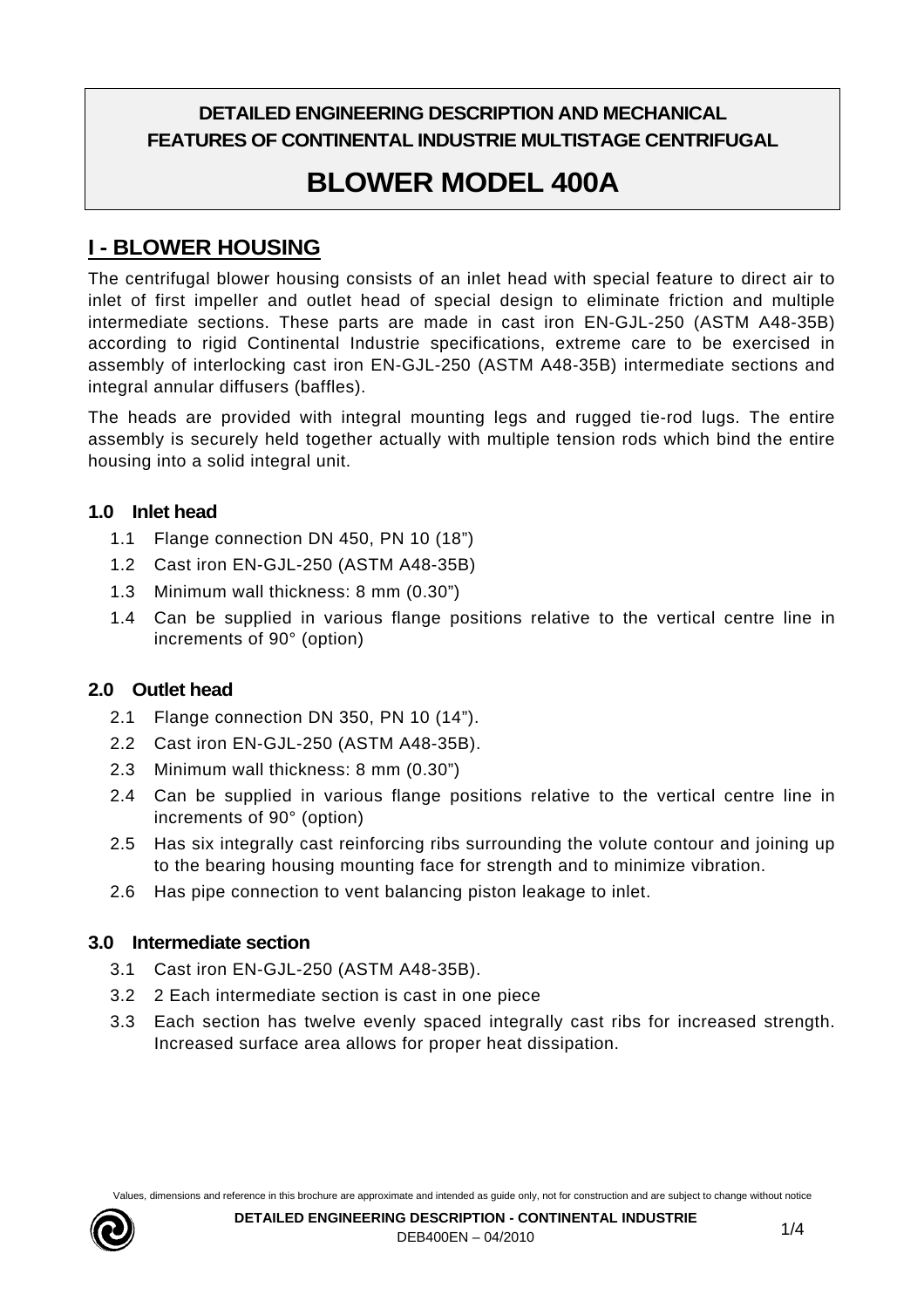# **4.0 Bearing housing**

The outboard bearing housings are cast iron and bolted to the outside of the head sections insuring cool operation of bearings.

- 4.1 Cast iron EN-GJL-250 (ASTM A48-35B).
- 4.2 Two cored openings are provided to allow circulation of air (except for gas). 4.3 Has cast fins to improve rigidity and increase heat dissipation
- 4.3 Labyrinth type oil seal. Oil passages are generously sized to allow optimum recirculation.
- 4.4 Has air vent and magnetic plug at the bottom of the oil reservoir.
- 4.5 Provided with 4 tapped holes in the housing flange to act as bearing puller.

**N.B.:** When the inlet air or gas temperature is too high, we can adapt as option special bearing housings with a water or air cooling system (technical drawing on request).

## **5.0 Bearings**

- 5.1 The rotor assembly is supported by 2 heavy duty oil lubricated ball bearings, single row, sized to withstand the thrust load also type SKF or FAG.
- 5.2 Sized for minimum 10 years of operation (Direct Drive only), following SKF L10 bearing life calculation method.
- 5.3 Bearings are mounted in outboard type bearing housings and located so that bearings may be serviced without disassembling the blower casing or piping.

#### **6.0 Shaft**

- 6.1 42CrMo4 (AISI 4140) carbon steel shaft, heat treated, straightened and stressreleved
- 6.2 Shaft is ground all over
- 6.3 Stiff shaft design to minimize vibration
- 6.4 The diameter of the shaft end is 65 mm (2.56")

## **7.0 Shaft seals**

7.1 Shaft sealing is accomplished using graphite ring seals or carbon ring seals.

#### **8.0 Impellers**

- 8.1 The impellers are fabricated in aluminium shrouds, fixed on a rigid hub in cast aluminium.
- 8.2 For minimum corrosion all aluminium alloys are non copper alloys
- 8.3 The outer diameter of the impeller is 662 mm (26")
- 8.4 Each impeller is statically balanced.
- 8.5 Impeller tip speed: 122 m/sec (400 FPS) at 3600 rpm.
- 8.6 First critical speed (7 stages) 4505 rpm.
- 8.7 Impeller assembly: to consist of a heavy steel shaft accurently machined and one or more fabricated aluminium impeller(s), statically balanced, securely keyed to shaft and held in place by lock washers and locknuts.

Values, dimensions and reference in this brochure are approximate and intended as guide only, not for construction and are subject to change without notice

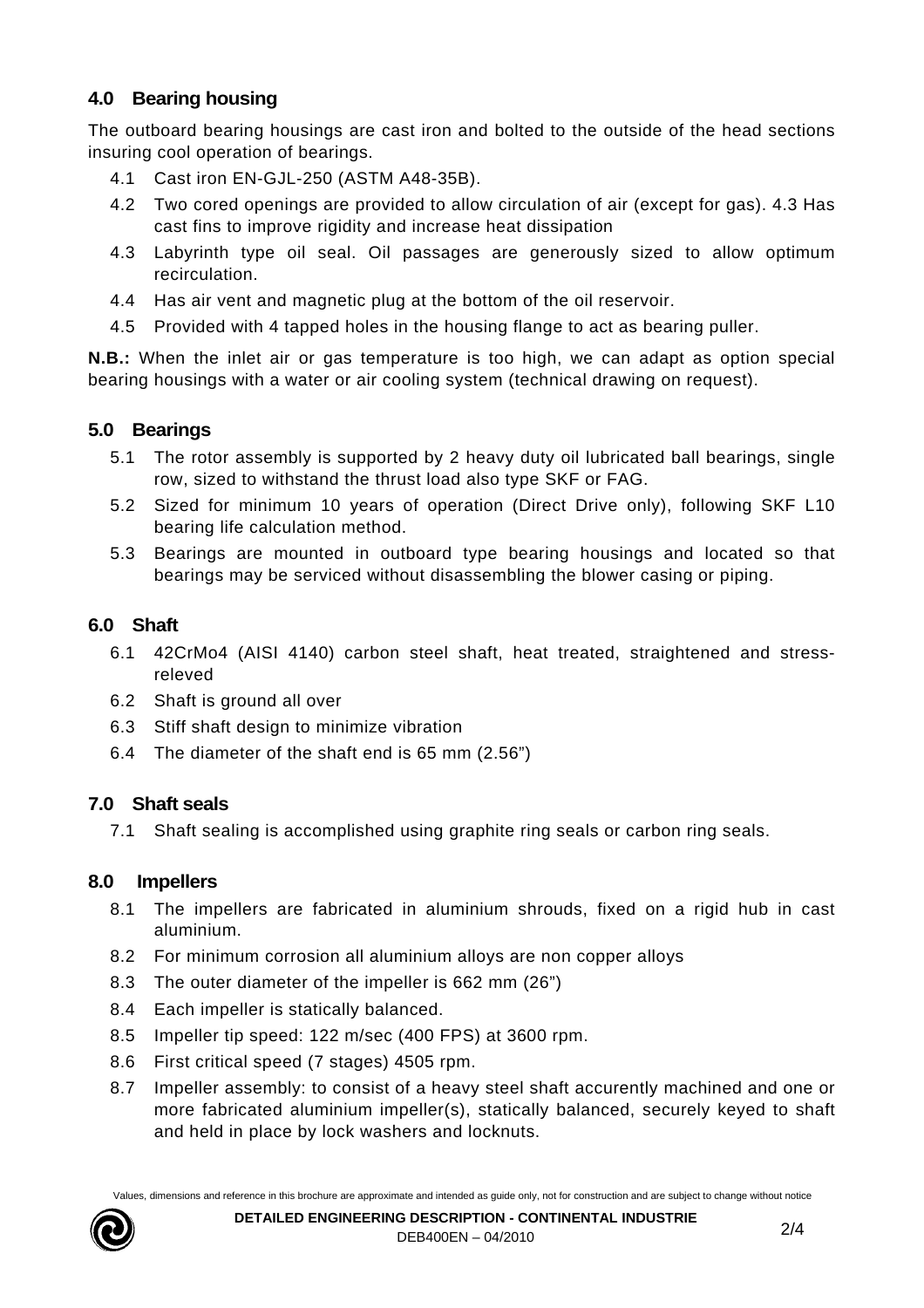## **9.0 Casing assembly**

- 9.1 Vertically split assembly
- 9.2 Heads and sections have machined male and female joints to maintain concentricity
- 9.3 Entire casing is retained together with ø 22 mm O.D.
- 9.4 Maximum allowable casing working pressure: 170 kPa (25 PSIG)
- 9.5 Joints are made gas tight with silicone sealant with following characteristics:

| Viscosity                                    | pasty mastic glue |
|----------------------------------------------|-------------------|
| max. space [mm]                              | 6                 |
| Setting time                                 | 10 mn - 24 h      |
| Shearing's resistance [DAN/cm <sup>2</sup> ] | 33                |
| Break's resistance [DAN/cm <sup>2</sup> ]    | 8                 |
| Max. temperature of use [°C]                 | $-60 + 260$       |
| Specific weight                              | 1,06 at 25 °C     |
| <b>Hardness</b>                              | 35 SHA            |
| Extension                                    | 460 %             |

## **10.0 Rotor assembly**

- 10.1 Impellers, spacer are assembled on the shaft with a push to light press fit requiring little or no heat
- 10.2 Impellers, spacers are held together axially by a conventional locknut assembly
- 10.3 All impellers are keyed to shaft using a staggered key arrangement.
- 10.4 The impeller hub is fitted with a shrunk to pre-stress the bore and minimize rubbing. This also eliminates the relative thermal expansion and contraction since hubs and shaft are manufactured with different materials.
- 10.5 The rotor assembly is dynamically balanced on a computerized balancing machine

## **11.0 Balancing piston**

- 11.1 Cast iron EN-GJL-250 (ASTM A48-35B)
- 11.2 Sized to reduce by approx. 75 % the thrust load to the outlet bearing.

## **12.0 Lubrication system**

**12.1** The bearing housings are oil lubricated (see detailed description in installation, use & maintenance manual).

Values, dimensions and reference in this brochure are approximate and intended as guide only, not for construction and are subject to change without notice